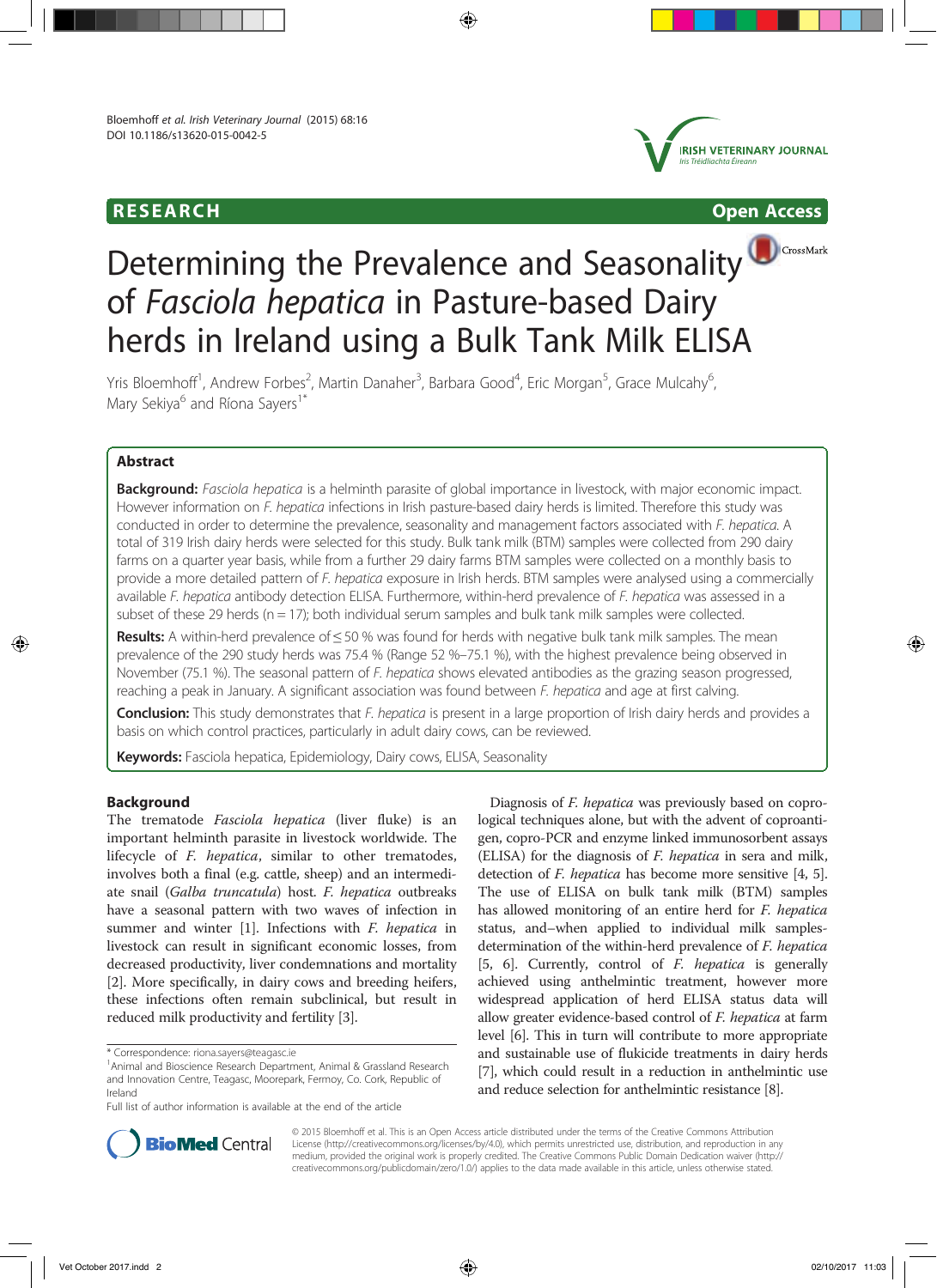Previous international studies have been conducted to document the prevalence of *F. hepatica* infection in a number of Western European countries. The prevalence ranged from 37.3 % in Flanders, Belgium, to 76 % in the UK [9, 10]. An Irish abattoir study reported that F. hepatica was present in 65 % of the livers of culled dairy and beef cows [11]. In a more recent study by Selemetas et al. [12] a prevalence of 67 % was found. The high prevalence of fluke in Irish dairy cows is not surprising given that Irish climatic conditions include abundant rainfall and lack of temperature extremes. This favours both the survival of F. hepatica and its intermediate host G. truncatula [13]. Additionally, the vast majority of Irish dairy farmers operate pasture-based seasonal-calving milk production systems [14] with the majority of cows calving during a compact period in spring from February to April [15], thereby maximizing milk production from low-cost grazed grass [16]. In general, Irish dairy cows are grazed outdoors on pasture from as early as February until as late as December, when weather conditions allow [17]. Irish cattle therefore have greater potential for exposure to and infection with F. hepatica compared to cattle reared in different livestock systems and climatic conditions. As only limited studies regarding the prevalence of F. hepatica infections exist in Ireland and heretofore no nationally representative study has been completed, the primary objective of this study was to determine the prevalence of F. hepatica in a geographically representative group of Irish dairy herds. Secondary objectives included determination of the within herd prevalence detectable by a specific bulk milk ELISA kit, and also investigation of the usefulness of this kit in highlighting seasonal patterns of liver fluke infestation in Irish herds.

#### **Methods**

# Prevalence Study–selection of farms and sample collection

Dairy herds were selected from the HerdPlus® database containing 3,500 members, which represented 18 % of the Irish national dairy population in 2009. HerdPlus<sup>®</sup> contains records from dairy herds and is a breeding information decision support tool coordinated by the Irish Cattle Breeding Federation (ICBF). To yield sufficient study power a total of 500 dairy farms were randomly selected from HerdPlus®, with the prospect of yielding 300 dairy farmers. To join the 'HerdAhead' program a stratified sampling procedure based on herd size and geographical location was applied to select HerdPlus<sup>®</sup> dairy farms. The study population has previously been shown to geographically represent the Irish dairy farm population O'Doherty et al. [18]. A total of 312 farms volunteered to participate in the study, resulting in study sample size that yielded a 95 % confidence level and 5 % confidence interval based on a herd prevalence of 70 % (i.e. there is 95 % confidence

that the results generated in the current study are representative of the national population of dairy herds).

In 2009, the bulk of these farms  $(n = 290$  'Herdhead') were asked to submit a BTM sample on a quarterly year basis (23rd March, 8th June, 31st August, 2nd November), while 22 herds were selected to participate in a monthly BTM sampling programme. The 22 herds were selected on the basis that the farmers were members of the Dairy Management Information System ('DairyMIS') discussion group coordinated by Teagasc (Irish Agriculture and Food Development authority). These commercial farms were located in Munster in the south-west of Ireland. An additional 7 Teagasc herds were included in this sub-group called 'DairyMIS'.

BTM samples were collected using a standardized kit, which has previously been described in detail by O'Doherty et al. [18]. Briefly, this sampling kit contained a 500 ml jug, a 250 ml sampling container containing five milk preservative tablets (Broad spectrum Microtabs 2, D & F Control systems inc., USA), a submission form, sampling instructions and a cover letter informing the farmer of the required sampling date. To remind the dairy farmers of the sampling date a text message was forwarded the day prior to and on the day of sampling. The acquired bulk tank milk sample was then returned by express post with all samples received within 48 hours of sampling.

Between 2010 and 2012 BTM samples continued to be collected from the 'DairyMIS' herds  $(n = 29)$  using a slightly modified sampling kit. The sample kit contained a 50 ml sample bottle (Sarstedt, Germany), which contained a Broad Spectrum Microtab milk preservative tablet (D&F Control systems inc., USA) a submission form, sampling instructions and a cover letter informing the farmer of the required sampling date. The sampling dates were generally planned on the day of the 'DairyMIS' meeting on the first Wednesday of the month, allowing farmers to hand in the samples, otherwise express post was used for rapid delivery. On arrival to the laboratory, bulk tank milk samples were aliquoted into duplicate 2.5 ml micro tubes (Sarstedt, Germany), centrifuged at 20,000 g for 1 minute, de-fatted and the supernatant transferred to 1.5 ml microtubes (Sarstedt, Germany) and frozen at–80 °C until further analysis.

# Within herd prevalence: study population: selection of farms and sample collection

A subset of these 'DairyMIS' herds referred to as 'Dairy17' herds ( $n = 7$  in 2010 and  $n = 10$  in 2012, with 5 herds collected in both years), were chosen to examine within-herd prevalence of F. hepatica. Herds were chosen on the basis of ELISA results from BTM samples which represent negative, low positive, moderate positive and high positive bulk tank milk readings. All milking cows were blood sampled by coccygeal venepuncture using a standard 18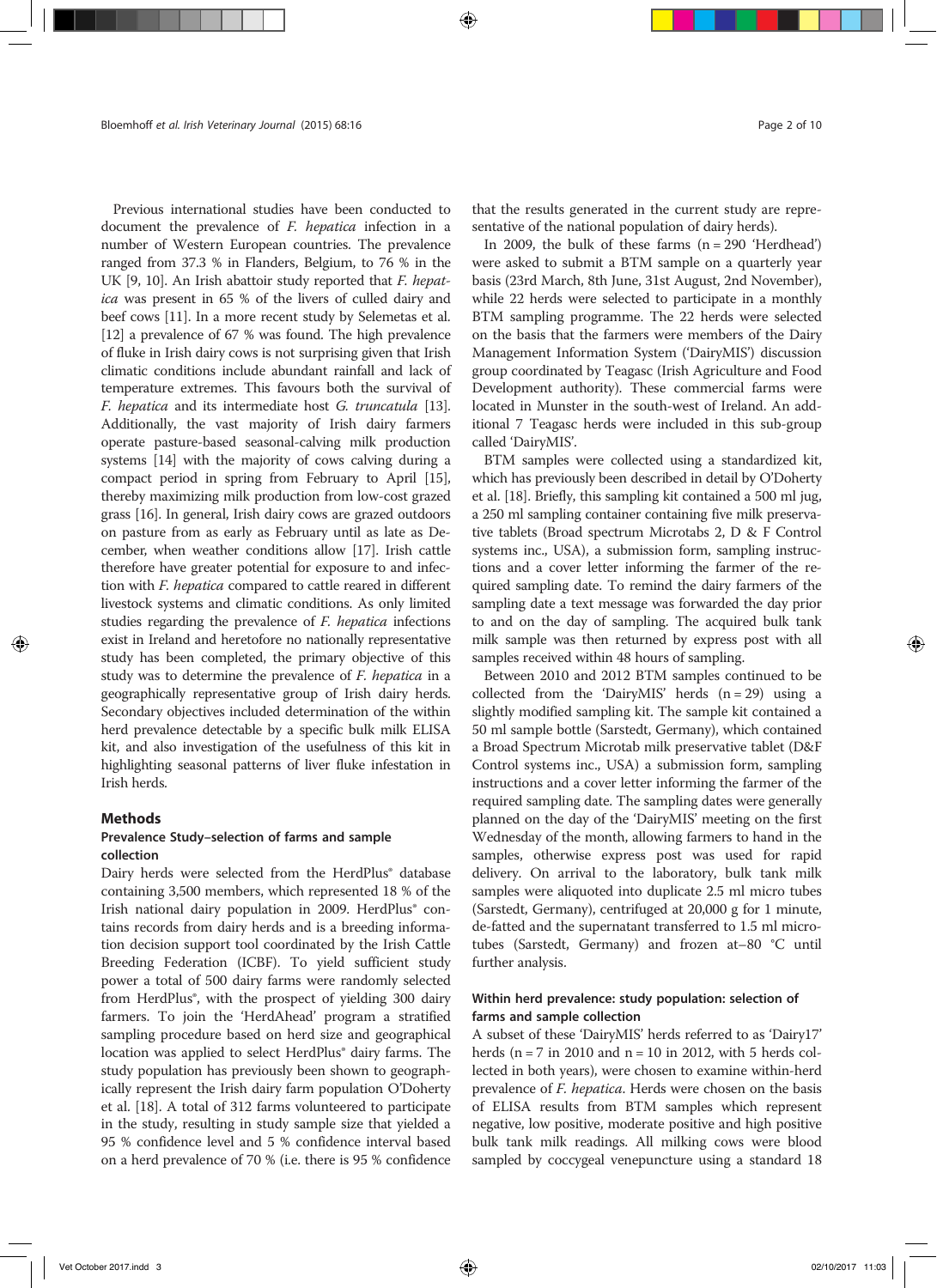gauge needle into plain vacutainers with no anticoagulant, within 15 days (mean = 9 days) of the bulk milk sample collection. Blood samples were centrifuged at 3000 rpm for 3 min within 12 hours of collection. Serum was aliquoted into 1.5 ml microtubes and frozen at–20 °C degrees until further use.

#### Sample preparation and ELISA

F. hepatica analysis was completed using a commercially available ELISA kit, with a sensitivity [Se] and specificity [Sp] of 98 % (Ildana Biotech, Dublin, Ireland). All tests were carried out "in-house" according to kit manufacturer's instructions and previously described in detail by Selemetas et al. [12]. The assay is based on a recombinant mutant F. hepatica cathepsin L1 antigen (CL1) [19], which is produced as an inactive enzyme in Pichia pastoris. Plates are coated with 0.01 mg/ml antigen in carbonate coating buffer in alternate columns on a 96-well ELISA plate (EIA/RIA stripwell plates, Sigma-Aldrich, St, Louis, MO, USA) leaving each alternate strip uncoated. Samples were done in duplicate. Positive and negative bovine serum controls were supplied with the kit and used for S/P determination. The optical density (OD) reading of the uncoated well was subtracted from the reading of the coated well to yield a corrected OD. The ratio of the sample OD to the positive control OD was subsequently calculated to yield the S/P ratio. Likewise antibodies in serum were analysed using the same F. hepatica ELISA kit. A 1:20 ratio of bovine sera to sample buffer was used, 190 μl of sample buffer was mixed with 10 μl of control serum in each well.

A positive cut-off of 15 and 20 S/P was used for BTM and serum samples respectively.

#### Management and herd classification

A questionnaire was used to collect management data from 'HerdAhead' farms and has previously been described by Bloemhoff et al., [20]. Briefly farmers supplied information regarding general farm management, dosing and grazing management of cows, in-calf heifers, and calves (Table 1). Additionally herd size was downloaded from the ICBF database.

Study farms were allocated to three regions, described as Region-1 (West; counties, Donegal, Monaghan, Cavan, Longford, Leitrim, Sligo, Roscommon, Mayo, Galway, Clare, Kerry), Region-2 (East; counties, Louth, Meath, Westmeath, Kildare, Dublin, Offaly, Laois, Carlow, Wicklow, Wexford, Kilkenny) and Region-3 (South; counties, Tipperary, Limerick, Waterford, Cork) and outlined in Fig. 1. The map was created using ESRI Arcview 3.2 (Redlands, California, USA). The location of study herds was attributed to the centroid of the largest fragment of land for each herd according to the Land Parcel Identification System (LPIS) for 2008 (Fig. 1). The calving

| <b>Table 1</b> Independent variables of 'HerdAhead' farms per category, |  |
|-------------------------------------------------------------------------|--|
| with independent variables used in the multivariate model               |  |

| Independent variables       | Categories                     |            | Independent variables    |
|-----------------------------|--------------------------------|------------|--------------------------|
|                             |                                | % (n)      |                          |
| Region                      | Region 1                       | 21.7 (60)  | Region 1 vs.             |
|                             | Region 2                       | 30.3 (84)  | Region 2 vs. Region 3    |
|                             | Region 3                       | 48.0 (133) |                          |
| Herd size                   | $\leq 50$                      | 9.4(26)    | <50 cows vs. 50-100      |
|                             | $50 - 100$                     | 50.4 (139) | cows vs. >100 cows       |
|                             | ≥100                           | 40.2 (111) |                          |
| Herd enterprise             | Dairy only                     | 47.5 (131) | Dairy only vs. Mixed     |
|                             | Mixed                          | 52.5 (145) | enterprise               |
| Calving period              | Spring                         | 85.5 (236) | Spring-calving vs.       |
|                             | Mixed                          | 14.5 (40)  | Mixed-calving            |
| Number of 1st               | 25                             | 60.7 (168) | <25 heifers vs. 25-50    |
| lactation heifers           | 25-50                          | 32.9 (91)  | heifers vs. >50 heifers  |
|                             | >50                            | 6.5(18)    |                          |
| Age heifers 1st<br>calving  | $<$ 24 months                  | 10.2(27)   | <24 months vs. 24-30     |
|                             | 24-30<br>months                | 82.6 (219) | months vs.<br>>30 months |
|                             | >30 months                     | 7.2 (19)   |                          |
| Flukicide treatment<br>COWS | Not treated                    | 34.3 (95)  | Not treated vs. Treated  |
|                             | Treatment<br>for<br>flukicides | 65.7 (182) |                          |
| Flukicide treatment         | Not treated                    | 31.8 (88)  | Not treated vs. Treated  |
| heifers                     | Treatment<br>for<br>flukicides | 68.2 (189) |                          |
| Turnout cows                | Jan/Feb                        | 83.6 (230) | January/February vs.     |
|                             | Mar/Apr                        | 16.36 (45) | March/April              |
|                             | Other                          |            | Excluded                 |
| Housing cows                | Sep/Oct                        | 28.1 (75)  | September/October vs.    |
|                             | Nov/Dec                        | 71.9 (192) | November/December        |
|                             | Other                          |            | Excluded                 |
| Stocking rate cows          | <5 cows                        | 87.7 (236) | Less than 5 cows vs.     |
|                             | 5-10 cows<br>$/$ >10 cows      | 12.3 (33)  | 5-10/ >10 cows           |
| Grazing length cows         | <7 months                      | 32.2 (86)  | <7 months grazing vs.    |
|                             | >7 months                      | 67.8 (181) | >7 months grazing        |

period of study herds was split into two categories i.e. spring-calving (i.e. majority of the herd calved between January and April) and mixed-calving (i.e. a proportion of the herd calved between January and April with remaining cows calved at other times of year). Livestock enterprise on the study herds was divided into two categories, namely dairy only (only dairy animals on the farm) or mixed enterprise (dairy plus beef and/or sheep). Flukicide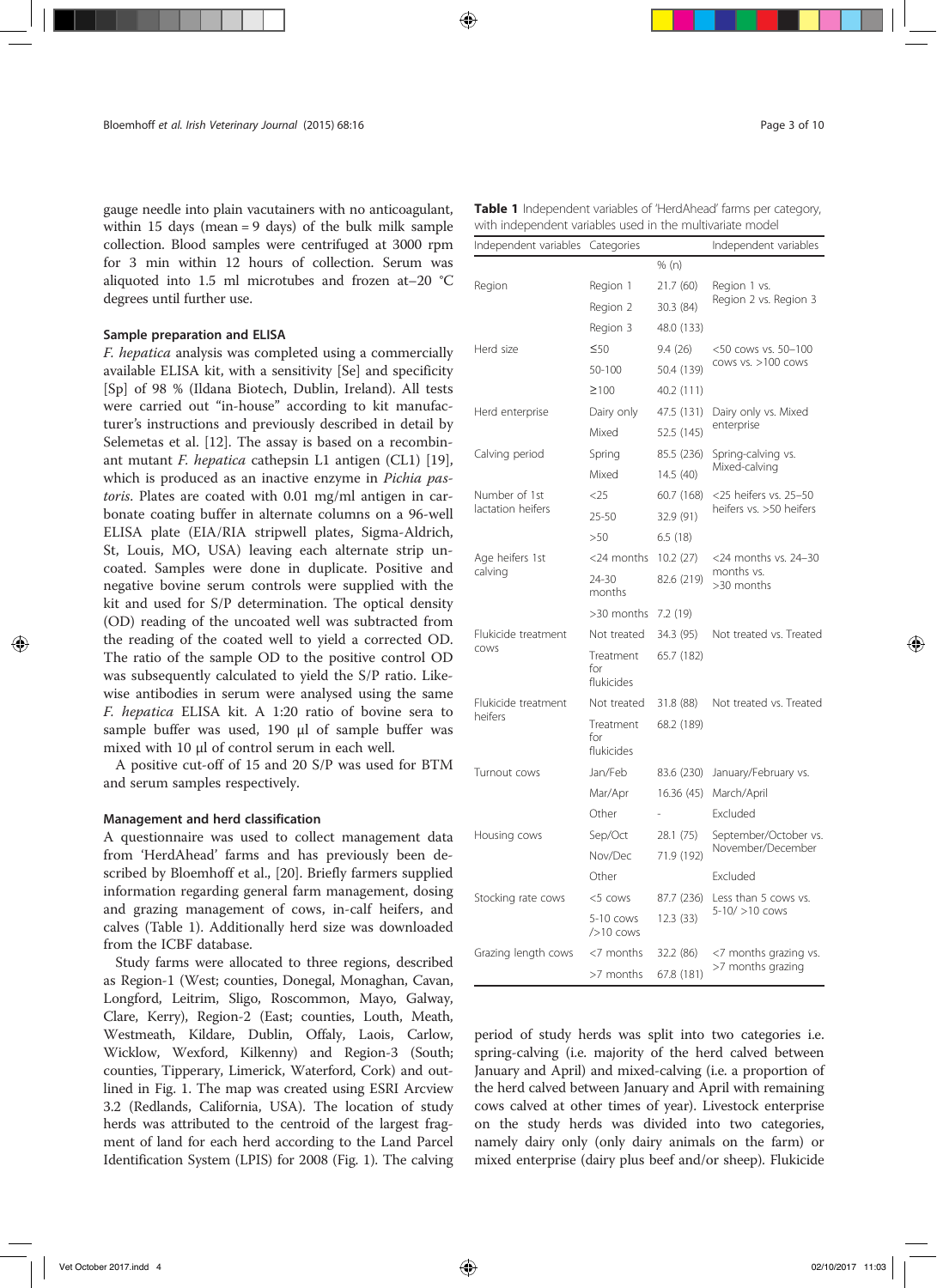

treatment of adult cows, in-calf heifers and calves was previously described by Bloemhoff et al. [20], as was grazing season length.

# Data analysis

Descriptive analysis was performed using PROC FREQ and PROC UNIVARATE (SAS version 9.3, USA). Graphical representations were generated and Student T-Test using Excel (Version MS Office 2003). Univariable and multivariable generalized estimating equation (GEE) analysis was completed using PROC GENMOD (SAS, version 9.3, USA).

The apparent prevalence (Ap) of 'HerdAhead' herds was calculated for each sampling date for F. hepatica (Table 2). The overall annual prevalence for 'HerdAhead' herds is tabulated by recording at least one positive result of F. hepatica at any one sampling date. The true prevalence (Tp) for each herd was calculated using Rogan Gladen Epitools [21]. The seasonal trend in both Ap and Tp was tabulated. In addition, the distribution of low positive, moderate positive and high positive at each sampling point was completed. Student T-test using a one tailed distribution with two sample unequal variance, was used to compare the proportion of F. hepatica positive 'HerdAhead' herds in each Region (-1,-2,-3) at each sampling date (Table 3, Fig. 1).

As a first step a univariable analysis was performed using binomial dependent variable F. hepatica bulk tank milk result and independent variables, with herd included as a repeated measure. A binomial distribution was assumed and a logit link function used. An exchangeable correlation was applied for the analysis. Independent variables significant at

Table 2 Apparent (Ap) and true prevalence (Tp) of F. hepatica for 'HerdAhead' herds

|          | Apparent prevalence |      | True prevalence |  |  |
|----------|---------------------|------|-----------------|--|--|
|          | $\%$                | $\%$ | $\bigcap^*$     |  |  |
| March    | 52.0                | 52.1 | 45.9-58.2       |  |  |
| June     | 53.8                | 53.9 | 47.8-60.1       |  |  |
| August   | 62.5                | 63.0 | 57.0-68.9       |  |  |
| November | 75.1                | 76.1 | 70.8-81.4       |  |  |

\*95 % Confidence interval (CI)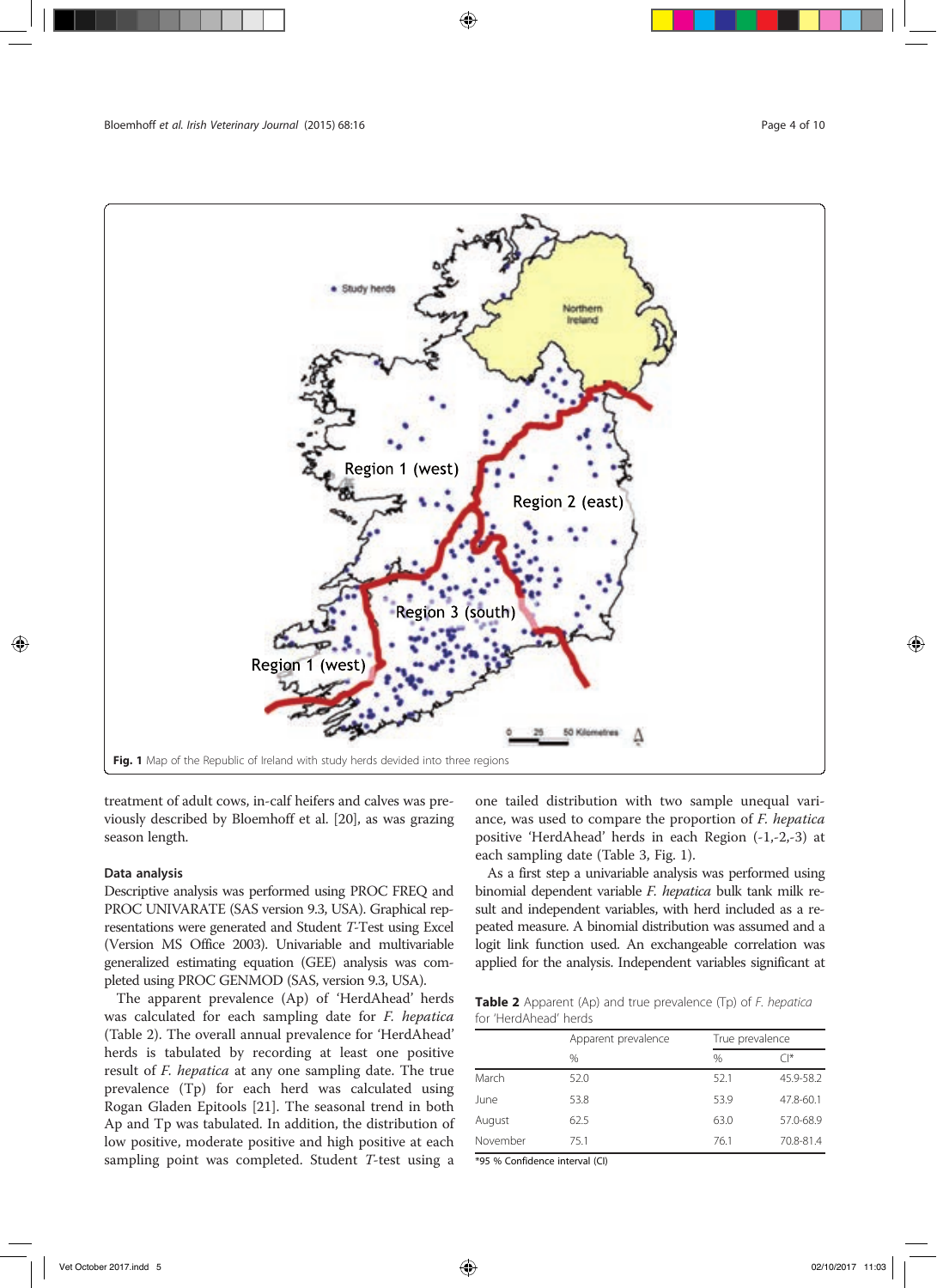Table 3 Percentage of F. hepatica positive 'HerdAhead' herds in each region at each sampling date and overall percentage positive

|          | Region 1 | Region 2 | Region 3 |
|----------|----------|----------|----------|
| March    | 60%      | 48.8 %   | 50.4 %   |
| June     | 61.7 %   | 50 %     | 52.6 %   |
| August   | 73.3 %   | 60.7 %   | 58.7 %   |
| November | 86.7 %   | 77.4 %   | 68.4 %   |
| Overall  | 70.4 %   | 59.2 %   | 57.5 %   |
|          |          |          |          |

a p < 0.10 in the univariable analysis were included in the multivariable model. A manual backward regression with a forward step was performed to build the final model. Twoway interactions deemed biologically significant were included in the analysis and retained in the final model at a significance level of p < 0.05.

#### **Results**

The herds are a national representative sample spread across three regions (West, East and South) (Fig. 1). Due to missing data, 13 'HerdAhead' herds were excluded, leaving 277 'HerdAhead' herds for statistical analysis.

# General management

All of the study herds had full access to pasture throughout most of the year (average 8 months, range 5–10 months). The mean herd size of study herds was 97.5 cows (range 28 to 400 cows). February ( $n = 170, 74.6 %$ ) was the month when the majority of farmers turned out their adult cows, while housing was mostly performed in November ( $n = 137, 60.1$  %). Close to 50 % of the study herds had a livestock enterprise of dairy only. An average of 24.5 first lactation heifers, were added to the adult herds (range 3–150) with an age of approximately 24.9 months (range 22–36 months).

#### Within-herd prevalence study

The 'Dairy17' herds were used to evaluate the relationship between the proportion of positive blood samples and the matching bulk tank milk S/P value (Fig. 2). In addition the individual blood samples of each herd were plotted in a boxplot, with attached bulk tank milk sample S/P result (Fig. 3). Each of the herds was categorized relative to the bulk tank milk result (Negative/None, low positive, moderate positive and high positive). The within-herd prevalence of F. hepatica of the 'Dairy17' herds was calculated as the number of individual cows positive at the >20 S/P value as a percentage of all cows serum sampled. Both Figs. 2 and 3 show a good agreement between the BTM S/P range and the percentage of cows positive to F. hepatica. The three herds that had a negative BTM result had less than half of the cows' serum samples positive to F. hepatica. In addition these negative BTM herds had considerably lower mean S/P values  $(S/P = 21)$ , compared to positive BTM herds  $(S/P = 73)$ . There was a good correlation between BTM S/P results and the individual blood S/P results in the subset of BTM positive herds (Fig. 3). BTM positive herds had a mean within-herd prevalence of approximately 88 % of cows seropositive to F. hepatica.

#### Prevalence

Results on prevalence from the 'HerdAhead herds  $(n = 277)$  are shown in Table 2 and Fig. 4 respectively. 12 farms were omitted from the study because of missing data. Positive herds were characterized as low (15–25 S/P), moderate (25–75 S/P), and highly ( $>75$  S/P) positive for F. hepatica. A total of 75.4 % of the 'HerdAhead' herds recorded one or more positive F. hepatica BTM results across the four sampling dates. The November sampling point recorded the highest proportion of positive 'HerdAhead' herds and herds with a BTM status of 'High positive'. Multivariable analysis revealed similar results to the prevalence data (Table 4). Herds were more likely to be positive in November compared to March  $(OR = 2.74)$ , June ( $OR = 2.62$ ) and August ( $OR = 1.80$ ), while herds in August were more likely to be positive to F. hepatica compared to March (OR =  $1.53$ ) and June (OR =  $1.46$ ).

#### **Seasonality**

To investigate the seasonality of F. hepatica for each farm the percentage of herds recording BTM values positive  $(P = > 15 S/P)$  and negative  $(n = < 15 S/P)$  were tabulated. For example, a farm recording a negative result in March and June and positive results in August and November, this would be described as 'nnPP'. The positive/negative time course for 'HerdAhead' herds is shown in Table 5. Close to half of the study herds had four positive results to F. hepatica. In general study herds were positive to F. hepatica towards the end of the grazing season in November. Approximately 8 % of study farms had three positive results out of four sampling dates, of which all had a positive result in November. Approximately 8 % of the herds had two positive results, of which 97 % were positive in November. A total of 34 farms had one positive result in November, whereas 19 farms had two positive results namely in August and November.

Monthly bulk milk samples from 2009 of the 'DairyMIS' herds  $(n = 29)$  were used to evaluate the seasonality. Monthly bulk milk sample S/P values were plotted for each herd, with the mean S/P value of all 29 farms also calculated and plotted (Fig. 5). The seasonality of F. hepatica infections in 'DairyMIS' herds was also calculated. A reduced number of herds were sampled in December, January and February, as cows were in the dry period. The majority of 'DairyMIS' herds were spring-calving herds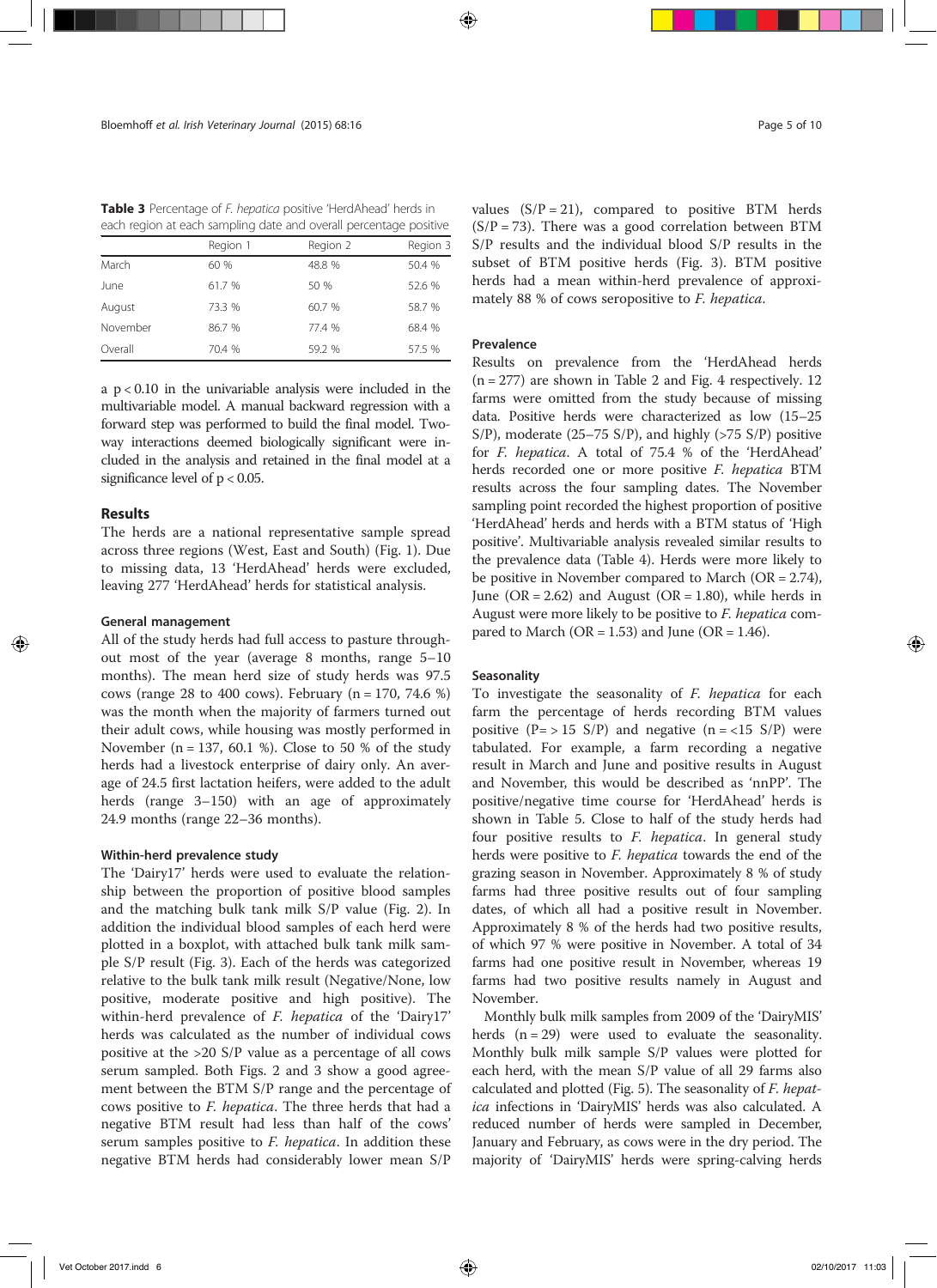

(Calving cows in spring), and dry-off their dairy cows in November or December. The monthly seasonality of F. hepatica infection is shown in Fig. 5 for 'DairyMIS' and highlights similar results to 'HerdAhead' study herds. The seasonal pattern generally remained steady over the March to August 2009 months. However from September on the mean S/P values of 'DairyMIS' farms increased until the peak in January. In addition during the winter period the mean S/P values decreased after January and settled in March 2010 at similar values to March 2009.

#### Multivariable analysis

The results of the multivariable analyses are shown in Table 4. Herds with heifers calving over 30 months of age were more likely  $(OR = 3.46)$  to be positive to *F. hepatica* compared to herds with heifers calving <24 months  $(p = 0.0269)$ . No statistical regional differences were found in the multivariable analysis, however region was found to be significant in the univariable analysis. Table 3 shows that the proportion of herds positive to F. hepatica in Region–1 is higher than Regions–2 and–3. However the Student Ttest did not find a significant difference between Regions–1 vs.-2 ( $p = 0.075$ ) and–2 vs.-3 ( $p = 0.393$ ), although there was a significant difference between Region 1 vs. 3 ( $p = 0.0296$ ).

## **Discussion**

This study was used to determine the prevalence of F. hepatica in Irish dairy herds using a BTM F. hepatica ELISA. This study revealed that a large proportion (75 %) of the 'HerdAhead' study herds were positive to F. hepatica across the 2009 lactation. This is slightly higher than previously reported in an Irish abattoir study, which found

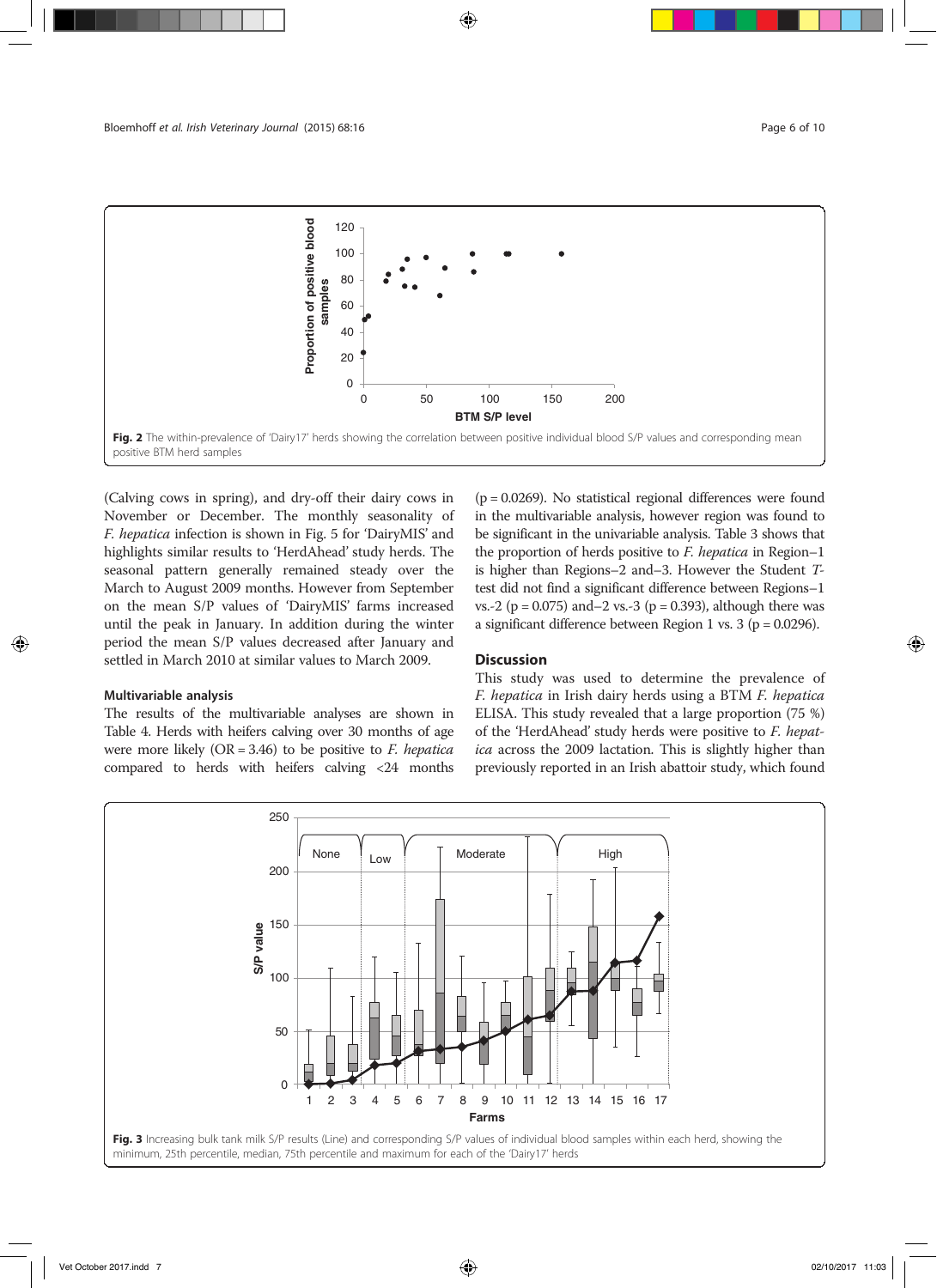

that 65 % of the livers of culled dairy and beef cows were infected, but is consistent with a recent study carried out by Selemetas et al. [12], which used similar BTM ELISA methodology. In many countries in mainland Europe, F. hepatica prevalence is considerably lower [3, 9, 10, 22]. In two abattoir studies a prevalence of 18 % and 28 % were found in Switzerland and in regions in Portugal and Spain, respectively [3, 22]. Moreover in studies using bulk tank milk a prevalence of 37 % to F. hepatica was found in Belgium, while in Germany a prevalence of 23.6 % was found in adult cows [23, 24]. However in the United Kingdom, the prevalence of *F. hepatica* (76 %) based on BTM samples was similar to that found in this study [2]. Ireland and the UK have a similar climate, which is predominantly influenced by the Atlantic gulf stream [25], which can result in abundant rain, moisture and limited temperature ranges that are favourable for the development and survival of both F. hepatica and its intermediate host Galba truncatula [26]. Moreover the management system used on many Irish dairy farms is mostly pasturebased. The majority of Irish dairy herds graze pastures fulltime for up to 10 months of the year, with grass comprising around 70 % of the diet [27]. These management factors have previously been found to be directly linked to the exposure to metacercariae [23]. The late housing (up to December) of dairy cows could also contribute to the exposure to F. hepatica as pasture infectivity is the highest during the autumn [23]. The UK study also established regional differences between F. hepatica prevalence [2]. In the current study, a significant difference was found between Region–1 (West) and–3 (South). This is not surprising given that the soil type is generally quite different between the two regions, with Region-1 containing a higher proportion of less well-drained soil compared to Region–3, where soil types are less heavy. It has also shown that farmers in Region–1 are more likely to use flukicides and anthelmintics for the treatment of F. hepatica [20] which suggests that these farmers in Region–1 are aware of *F. hepatica* as a problem in their area.

The seasonal pattern found in this study shows a rise in September towards the end of the grazing season, which has previously been described in literature [23, 28]. The late season rise in September could be explained due to increased infected snails in summer, which infect the pasture with metacercariae in summer/ autumn. Cows start picking up metacercariae around May or June, which could explain the increase of antibodies from August onwards. When these herds are housed and dried off, these antibodies generally drop. This might be explained due to the lack of metacercariae exposure during the dry period when spring-calving dairy cows are generally housed, and control of F. hepatica infection with an anthelmintic can be achieved [6]. However, from an epidemiological point of view, treatment might be more advantageously administered in August. However, due to the lack of availability of appropriate control measures for lactating dairy cows, treatment can often be difficult or impractical [11]. The limited number of flukicides available for dairy cattle all have withdrawal periods, which makes it more difficult to be used during lactation as valuable milk has to be discarded [23]. In addition the majority of flukicides available for dairy cows can only treat mature F. hepatica and therefore a subsequent treatment is required. To adhere to withdrawal periods the main time for flukicide treatments is during the dry period for spring-calving

Table 4 Multivariate model of F. hepatica to dependent variables

| Variables in model (model p value)                               | Direction dependent variable | Explanation                     | Odds ratio | Confidence interval (95 %) | p-value |
|------------------------------------------------------------------|------------------------------|---------------------------------|------------|----------------------------|---------|
| Age heifers first calving ( $p = 0.0582$ ) Positive vs. Negative |                              | 24-30 months vs. <24 months     | 1.64       | 0.82.3.29                  | 0.1630  |
|                                                                  |                              | $>$ 30 months vs. $<$ 24 months | 3.46       | 1.15, 10.41                | 0.0269  |
|                                                                  |                              | $>$ 30 months vs. 24–30 months  | 2.11       | 0.84, 5.31                 | 0.1120  |
| Sampling date $(p = <.0001)$                                     |                              | June vs. March                  | 1.05       | 0.90, 1.22                 | 0.5482  |
|                                                                  |                              | August vs. March                | 1.53       | 1.28, 1.82                 | < .0001 |
|                                                                  |                              | November vs. March              | 2.74       | 2.16.3.48                  | < .0001 |
|                                                                  |                              | August vs. June                 | 1.46       | 1.24, 1.72                 | < .0001 |
|                                                                  |                              | November vs. June               | 2.62       | 2.08, 3.30                 | < .0001 |
|                                                                  |                              | November vs. August             | 1.80       | 1.49. 2.17                 | < 0001  |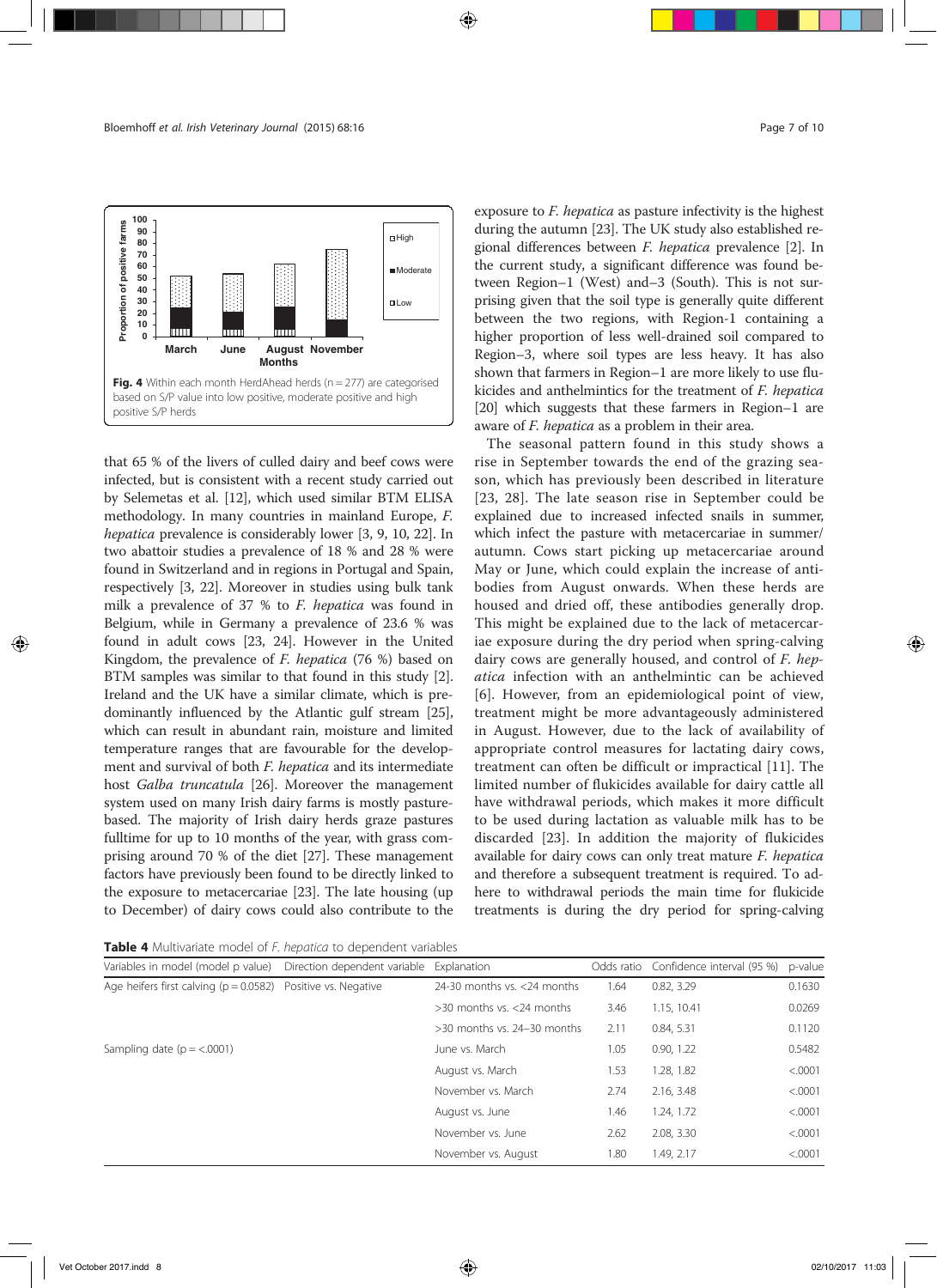| threshold) at each sampling time point for <i>F. hepatica</i> |      |        |          |      |     |  |
|---------------------------------------------------------------|------|--------|----------|------|-----|--|
| March                                                         | June | August | November | %    | n   |  |
| P                                                             | P    | Ρ      | P        | 47.6 | 132 |  |
| n                                                             | n    | n      | n        | 24.5 | 68  |  |
| P                                                             | n    | n      | n        | 0.4  | 1   |  |
| n                                                             | n    | n      | P        | 10.8 | 30  |  |
| P                                                             | n    | n      | P        | 0.7  | 2   |  |
| n                                                             | Ρ    | n      | P        | 0.7  | 2   |  |
| n                                                             | n    | Р      | P        | 6.9  | 19  |  |
| P                                                             | P    | n      | P        | 0.4  | 1   |  |
| Р                                                             | n    | Р      | Р        | 2.9  | 8   |  |
| n                                                             | Ρ    | Ρ      | P        | 5.1  | 14  |  |

**Table 5** Proportion of HerdAhead herds ( $n = 277$ ) in each category of antibody status ( $P =$ above threshold,  $n =$ below

herds [7], which in Ireland coincides with housing during November until February in the majority of the herds. In autumn-calving herds, which are lactating during this housing period, treatment during the dry period would be in summer, but at this time of year, cows are grazing and can pick up new F. hepatica infections. Therefore treatment with flukicides in these herds might not be optimal. This study highlights the importance of implementing adequate F. hepatica control strategies across the island of Ireland. In addition, approximately 50 % of the herds had four positive results to F. hepatica, suggesting that significant production losses due to F. hepatica in about half of Irish dairy herds are likely, further emphasizing the need to implement adequate control-strategies in Irish dairy herds. Losses due to F. hepatica have been estimated to be around  $E$ 299 per infected cow, due to reduced milk yield, compromised reproductive performance, liver condemnations and reduced meat production [3, 10, 29]. Moreover F. hepatica infections can reduce the reproductive performance and lifetime milk production of heifers. In-calf heifers calving around 2 years of age have a considerable advantage over heifers that calve later, as they are more likely to produce more milk and calves over their productive lifetime [30]. In this study, heifers that calved over 30 months of age were more likely to be in a herd positive for F. hepatica, compared to heifers that calved at 24 months and younger. Although reproductive performance in high-input highoutput systems is a very important factor, it is of more importance in seasonal calving systems. This is to maintain a compact calving pattern. Ideally breeding of the majority of

cial breeding month of June [31]. Therefore more research should be performed on the production losses due to F. hepatica infections in heifers and dairy cows. The ELISA clearly showed seasonal changes in bulkmilk F. hepatica antibodies. In addition there was a good correlation between the negative BTM results and the within-herd prevalence of *F. hepatica* positive animals in these herds. Therefore, the F. hepatica ELISA is a useful

the cows in such systems should be achieved within a 6 week breeding period in May and June [31]. While management and nutritional factors are the main determinants of reproductive performance in Irish dairy herds, optimal performance may also be hampered by F. hepatica infections during the breeding period. In this study, over half of the dairy herds were positive to F. hepatica during the cru-

#### Conclusion

This study shows a high prevalence of F. hepatica in Irish dairy herds at the end of the grazing season, but also a considerable amount during the grazing season. There is a

and easy to use tool for farmers and veterinarians.

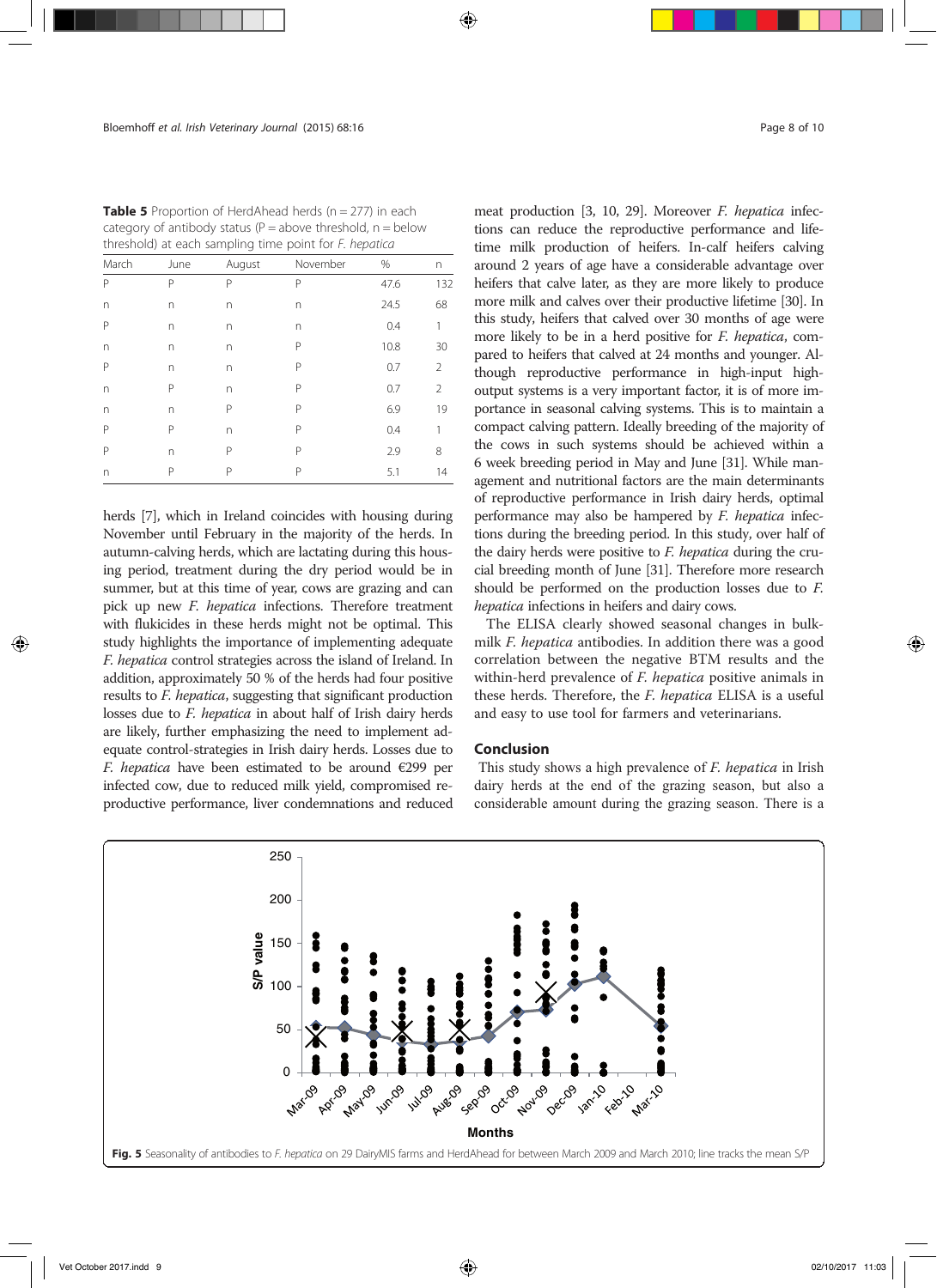need for appropriate control measures in adult dairy cows, especially during the lactation. Additionally the Ildana ELISA showed clearly the seasonal changes of F. hepatica and is therefore a useful and easy to use diagnostic tool.

#### Abbreviations

Ap: Apparent prevalence; BTM: Bulk tank milk; Cl1: Cathepsin L1 antigen; ELISA: Enzyme linked immunosorbent assay; ICBF: Irish cattle breeding federation; n: Negative; OD: Optical density; OR: Odds ratio; P: Positive; PCR: Polymerase chain reaction; S/P: Sample positive; Tp: True prevalence.

#### Competing interests

The author declares to have no competing interests.

#### Authors' contributions

YB carried out the sampling and diagnostics of BTM samples, statistics and drafted the manuscript. MS analysed blood samples, design of sample analysis and helped with the draft. AF designed and helped to draft the manuscript. EM, BG, MD and GM contributed to the study design and to draft the manuscript. RS designed the questionnaire and study, but also contributed to the manuscript. All authors read and approved the final manuscript.

#### Acknowledgements

This study was financed by both the Irish dairy levy and Merial. The authors acknowledge the assistance of Daniel M. Collins of UCD Centre for Veterinary Epidemiology and Risk Analysis for mapping the location of study herds.

#### Author details

<sup>1</sup> Animal and Bioscience Research Department, Animal & Grassland Research and Innovation Centre, Teagasc, Moorepark, Fermoy, Co. Cork, Republic of Ireland. <sup>2</sup>Merial, 29 Avenue Tony Garnier, 69007 Lyon, France. <sup>3</sup>Food Safety Department, Food Research Centre, Ashtown, Teagasc, Dublin 15, Republic of Ireland. <sup>4</sup>Animal and Grassland Research and Innovation Centre, Teagasc, Athenry, Co, Galway, Republic of Ireland. <sup>5</sup>School of Biological Sciences, University of Bristol, Woodland Road, Bristol BS8 1UG, UK. 6School of Veterinary Medicine, University College Dublin, Belfield, Dublin 4, Republic of Ireland.

#### Received: 20 January 2015 Accepted: 15 June 2015

Published online: 09 July 2015

#### References

- Borgsteede FHM. Diseases of Dairy Animals | Parasites, Internal: Liver Flukes. In: Fuquay JW, editor. Encyclopedia of Dairy Sciences. 2nd ed. San Diego: Academic; 2011. p. 264–9.
- 2. McCann CM, Baylis M, Williams DJ. Seroprevalence and spatial distribution of Fasciola hepatica-infected dairy herds in England and Wales. Vet Rec. 2010;166(20):612–7. doi:10.1136/vr.b4836.
- 3. Schweizer G, Braun U, Deplazes P, Torgerson PR. Estimating the financial losses due to bovine fasciolosis in Switzerland. Vet Rec. 2005;157(7):188–93. doi:10.1136/vr.157.7.188.
- 4. Charlier J, Duchateau L, Claerebout E, Williams D, Vercruysse J. Associations between anti-Fasciola hepatica antibody levels in bulk-tank milk samples and production parameters in dairy herds. Prev Vet Med. 2007;78(1):57–66. doi:10.1016/j.prevetmed.2006.09.010.
- 5. Charlier J, De Meulemeester L, Claerebout E, Williams D, Vercruysse J. Qualitative and quantitative evaluation of coprological and serological techniques for the diagnosis of fasciolosis in cattle. Vet Parasitol. 2008;153(1–2):44–51. doi:10.1016/j.vetpar.2008.01.035.
- 6. Vercruysse J, Claerebout E. Treatment vs non-treatment of helminth infections in cattle: defining the threshold. Vet Parasitol. 2001;98:195–214.
- 7. Charlier J, Hostens M, Jacobs J, Van Ranst B, Duchateau L, Vercruysse J. Integrating fasciolosis control in the dry cow management: the effect of closantel treatment on milk production. PLoS One. 2012;7(8), e43216. doi:10.1371/journal.pone.0043216.
- 8. Cooper KM, Kennedy DG, Danaher M. ProSafeBeef and anthelmintic drug residues-a case study in collaborative application of multi-analyte mass spectrometry to enhance consumer safety. Anal Bioanal Chem. 2013;404:1623–30.
- 9. Bennema S, Vercruysse J, Claerebout E, Schnieder T, Strube C, Ducheyne E, et al. The use of bulk-tank milk ELISAs to assess the spatial distribution of Fasciola hepatica, Ostertagia ostertagi and Dictyocaulus viviparus in dairy cattle in Flanders (Belgium). Vet Parasitol. 2009;165(1–2):51–7. doi:10.1016/j.vetpar.2009.07.006.
- 10. Kuerpick B, Schnieder T, Strube C. Seasonal pattern of Fasciola hepatica antibodies in dairy herds in Northern Germany. Parasitol Res. 2012;111(3):1085–92. doi:10.1007/s00436-012-2935-5.
- 11. Murphy TM, Fahy KN, McAuliffe A, Forbes AB, Clegg TA, O'Brien DJ. A study of helminth parasites in culled cows from Ireland. Prev Vet Med. 2006;76(1–2):1–10. doi:10.1016/j.prevetmed.2006.04.005.
- 12. Selemetas N, Phelan P, O'Kiely P, Waal Td. Weather and soil type affect incidence of Fasciolosis in dairy cow herds. Veterinary Record. 2014. doi:10.1136/vr.102437.
- 13. Ollerenshaw CB, Rowlands WT. A method of forecasting the incidence of fascioliasis in Angelsey. Vet Rec. 1959;71:591–8.
- 14. Dillon P, Crosse S, Stakelum G, Flynn F. The effect of calving date and stocking rate on the performance of spring-calving dairy cows. Grass Forage Sci. 1995;50(3):286–99. doi:10.1111/j.1365-2494.1995.tb02324.x.
- 15. Shalloo L, Kennedy J, Wallace M, Rath M, Dillon P. The economic impact of cow genetic potential for milk production and concentrate supplementation level on the profitability of pasture based systems under different EU milk quota scenarios. J Agr Sci. 2004;142(03):357–69. doi:10.1017/S002185960400437x.
- 16. McCarthy S, Horan B, Dillon P, O'Connor P, Rath M, Shalloo L. Economic comparison of divergent strains of Holstein-Friesian cows in various pasture-based production systems. J Dairy Sci. 2007;90(3):1493–505. doi:10.3168/jds.S0022-0302(07)71635-1.
- 17. Drennan MJ, Carson AF, Crosse S. Overview of animal production from pastures in Ireland. In: Murphy JJ, editor. Utilisation of grazed grass in temperate animal systems: Proceedings of a Satelite Workshop of the XXth int. Grass. Congr. Cork, Ireland, July 2005. Cork, Ireland: Wageningen Academic Publishers, Wageningen, the Netherlands; 2005. p. 19–35.
- 18. O'Doherty E, Sayers R, O'Grady L. Temporal trends in bulk milk antibodies to Salmonella, Neospora caninum, and Leptospira interrogans serovar hardjo in Irish dairy herds. Prev Vet Med. 2013;109(3–4):343–8. doi:http://dx.doi.org/ 10.1016/j.prevetmed.2012.10.002.
- 19. Collins PR, Stack CM, O'Neill SM, Doyle S, Ryan T, Brennan GP, et al. Cathepsin L1, the major protease involved in liver fluke (Fasciola hepatica) virulence: propeptide cleavage sites and autoactivation of the zymogen secreted from gastrodermal cells. J Biol Chem. 2004;279(17):17038–46. doi:10.1074/jbc.M308831200.
- 20. Bloemhoff Y, Danaher M, Forbes A, Morgan E, Mulcahy G, Power C, et al. Parasite control practices on pasture-based dairy farms in the Republic of Ireland. Vet Parasitol. 2014. doi:10.1016/j.vetpar.2014.05.029.
- 21. Sergeant ESG. Epitools epidemiological calculators. In: Diseases AAHSaABCRCfEI. 2014.
- 22. Arias M, Lomba C, Dacal V, Vazquez L, Pedreira J, Francisco I, et al. Prevalence of mixed trematode infections in an abattoir receiving cattle from northern Portugal and north-west Spain. Vet Rec. 2011;168(15):408. doi:10.1136/vr.d85.
- 23. Bennema S, Ducheyne E, Vercruysse J, Claerebout E, Hendrickx G, Charlier J. Relative importance of management, meteorological and environmental factors in the spatial distribution of Fasciola hepatica in dairy cattle in a temperate climate zone. Int J Parasitol. 2011;41(2):225–33. doi:10.1016/j.ijpara.2010.09.003.
- 24. Kuerpick B, Conraths F, Staubach C, Frolich A, Schneider T, Strube C. Seroprevalence and GIS-supported risk factor analysis of Fasciola hepatica infections in dairy herds in Germany. Parasitology. 2013;140(08):1051–60. doi:10.1017/S0031182013000395.
- 25. Keane T, Sheridan T. Climate of Ireland. In: Keane T, Collins JF, editors. Climate, weather and Irish agriculture. 2nd ed. Dublin: AGMET; 2004. p. 27.
- 26. Ollerenshaw CB, Smith LP, Ben D. Meteorological Factors and Forecasts of Helminthic Disease. Advances in Parasitology. Academic Press. 1969. p. 283–323.
- 27. Lapple D, Hennessy T, O'Donovan M. Extended grazing: a detailed analysis of Irish dairy farms. J Dairy Sci. 2012;95(1):188–95. doi:10.3168/jds.2011-4512.
- 28. Urquhart GM, Armour J, Duncan JL, Dunn AM, Jennings FW. Fasciola hepatica. In: Bs L, editor. Veterinary Parasitology. 2nd ed. Oxford: Blackwell; 1996. p. 103–13.
- 29. Duscher R, Duscher G, Hofer J, Tichy A, Prosl H, Joachim A. Fasciola hepatica-monitoring the milky way? The use of tank milk for liver fluke monitoring in dairy herds as base for treatment strategies. Vet Parasitol. 2011;178(3–4):273–8. doi:10.1016/j.vetpar.2011.01.040.